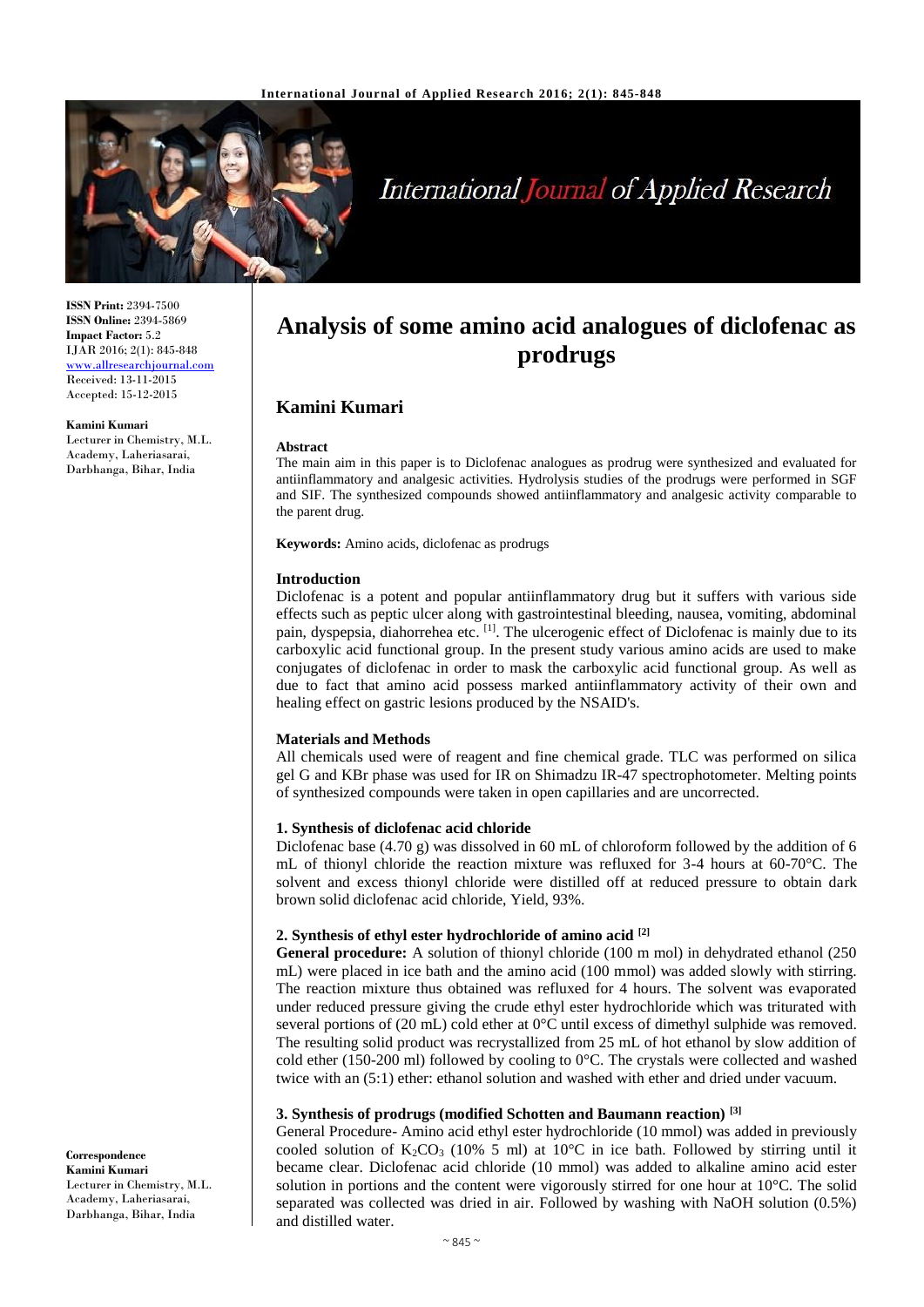## **3.a. Synthesis of 2-(2',6'-dichloroanilino. Phenylacetamido ethyl acetate (Compound 1)**

The compound was synthesized according to general procedure. Buff white solid amorphous, Yield: 79%, m.p.: 67-70,% N: 6.99 (7.14), IR (KBr) cm: 3350 (N-H stretch secondary amide), 3300 (N-H stretch secondary amine), 3030 (aromatic C-H stretch), 2900 (aliphatic C-H stretch), 1730 (C=O stretch of ester), 1550 (N- H bend), 1490 (C=C stretch of 1,2,3 tri substituted1,2 disubstituted aromatic ring), 1140 (C-O stretch of ester) 740,760, 710 (C-H bending out of plate of 4 adjacent H of aromatic ring). 610 (N-H wagging out of plane amide and secondary amine).

**3.b. Synthesis of 2-(2',6'-dichloroanilino). phenylacetamido (2'-methyl) ethylacetate (Compound II)** Synthesized according to general procedure. Brownish orange solid amorphous, Yield: 75.37%, m.p.: 110-112,% N: 6.25 (6.8), IR (KBr) cm-4:3450 (N-H stretch secondary amide), 3350 (N-H stretch secondary amine), 3100 (aromatic C-H stretch), 2850 (aliphatic C- H stretch), 1730- (C=0 stretch of ester), 1563 (N-H band amide II), 1490 (C=C stretch of 1,2,3 tri substituted-1,2 disubstituted aromatic ring), 1380 (C=C stretch within aromatic ring), 1140 (C-0) stretch of ester), 1090 (C-CI aryl halide), 710 (C-H bending out of plane of 4 adjacent H of aromatic ring), 660.(N-H wagging out of plane amide and secondary amine).

## **3.c. Synthesis of 2-(2',6'-dichloroanilino). phenylacetamido '(2'-benzyl) ethyl acetate (Compound III)**

Synthesized according to general procedure. Brownish white solid amorphous, Yield: 76.50%; m.p.:120-122,% N: 5.65 (5.8), IR (KBr) cm1: 3250 (N-H stretch secondary amide), 3280 (N-H stretch secondary amine), 3080 (aromatic C-H stretch), 2900 (aliphatic C-H stretch), 1732 (C=0 stretch of ester), 1562 (NHbend), 1485 (C=C stretch of 1,2,3 tri substituted1,2 disubstituted aromatic ring), 1090 (C-Cl aryl halide), 1140 (C-O stretch of ester), 710 (C-H bending out of plane of 4 adjacent H of aromatic ring), 630, 660 (N-H wagging out of plane amide and secondary amine).

## **3.d. Synthesis of 2-(2',6'-dichloroanilino) phenylacetamido (2"-hydroxy-methyl) ethyl acetate (Compound IV)**

Synthesized according to general procedure. Light brown solid amorphous, Yield: 69.2%, m.p.: 186-190,% N: 5.94 (6.4), IR (KBr) cm: 3350 (N-H stretch secondary amide), 3300 (N-H stretch secondary amine), 3100 (aromatic C-H stretch), 2900 (aliphatic C-H stretch), 1740 (CEO stretch of ester), 1569 (N-H bend), 1440 (O-H out of plane bend), 1380  $(C=C)$  stretch of 1,2,3 tri substituted-1, 2 disubstituted aromatic ring), 1140 (C-O stretch of ester), 1090 (C-Claryl halide), 710 (C-H bending out of plane of 4 adjacent H of aromatic ring), 640, 660 (N-H wagging out of plane amide and secondary amine).

## **3.e. Synthesis of 2-(2,6-dichloroanilino) phenylacetamido (ethane-1-ol) ethyl acetate (Compound V)**

Synthesized according to general procedure. brown solid amorphous, Yield: 60.62%, m.p.: 65-66,% N: 6:23 (6.4) IR (KBr) cm–1 3350 (N-H stretch secondary amide), 3300 (N-H stretch secondary amine), 3100 (aromatic C-H stretch), 2900 (aliphatic C-H stretch), 1730 (CEO stretch of ester), 1570 (N-H bend), 1440 (O-H out of plane bend), 1490 (C=C stretch of 1,2,3 tri substituted-1, 2 disubstituted aromatic ring), 1240 (C-O stretch of alcohol), 1140 (C-O stretch of ester), 1092 (C-Claryl halide), 710 (C-H bending out of plane of 4 adjacent H of aromatic ring), 660 (N-H wagging out of plane amide and secondary amine).

## **3.f. Synthesis of 2-(2',6'-dichloroanilino) phenylacetamido-N-3"-carbo-ethoxy ethyl acetate (Compound VI)**

Synthesized according to general procedure. buff white solid amorphous, Yield: 66.54%, m.p.: 80-82,% N: 6.52 (6.66), IR (KBr) cm": 3342 (N-H stretch secondary amide), 3286 (N-H stretch secondary amine), 3020 (aromatic C-H stretch), 2900 (aliphatic C-H stretch), 1740 (C=O stretch of ester), 1562 (N-H bend), 1140 (C=O stretch of ester), 1092 (C-Cl aryl halide), 710 (C-H bending out of plane of 4 adjacent H of aromatic ring), 640, 660 (N-H wagging out of plane amide and secondary amine).

## **4. Hydrolysis kinetics**

Hydrolysis kinetic studies were carried in two media, i.e. hydrochloric acid buffer (pH 1.2) and phosphate buffer (pH 7.4). Prodrug equivalent to 10 mg of diclofenac free acid were transferred in the glass tubes fastoned with cellophane membrane. The tube was dipped 1 inch in a beaker containing SGF or SIF. Fluid inside the beaker was stirred on magnetic stirrer at 37±0.5°C. After every 30 minutes drug solution was taken out of beaker and followed by the addition of 1 ml of buffer solution to maintain the sink condition. The absorbance of withdrawn sample was measured agaisnt blank reagent at 287 nm by Shimadzu-UV 1601. Values are shown in Table 1.

| S. No. | Prodrug      | Hydrolysis media | <b>Cumulative% Prodrug hydrolysis after minutes</b> |      |      |      |      |      |      |      |
|--------|--------------|------------------|-----------------------------------------------------|------|------|------|------|------|------|------|
|        |              |                  | 30                                                  | 60   | 90   | 120  | 150  | 180  | 210  | 240  |
| 1.     |              | SGF              | 11.9                                                | 18.2 | 2.40 | 25.0 | 26.5 | 28.2 | 29.3 | 30.2 |
|        |              | <b>SIF</b>       | 16.1                                                | 31.4 | 42.4 | 50.9 | 56.0 | 60.2 | 62.3 | 60.3 |
| 2.     | $\mathbf{I}$ | SGF              | 11.7                                                | 18.4 | 20.8 | 22.8 | 24.7 | 25.6 | 26.2 | 27.2 |
|        |              | <b>SIF</b>       | 18.0                                                | 32.0 | 40.8 | 48.8 | 54.0 | 57.1 | 60.6 | 61.5 |
| 3.     | III          | SGF              | 12.2                                                | 18.4 | 21.7 | 24.6 | 26.4 | 27.1 | 28.2 | 28.9 |
|        |              | <b>SIF</b>       | 20.0                                                | 36.0 | 46.2 | 54.2 | 57.8 | 61.3 | 62.7 | 63.6 |
| 4.     | IV           | SGF              | 12.3                                                | 17.3 | 21.2 | 23.4 | 24.9 | 25.8 | 26.9 | 28.0 |
|        |              | <b>SIF</b>       | 16.2                                                | 30.2 | 40.5 | 50.0 | 56.1 | 61.2 | 63.7 | 65.1 |
| 5.     | $\mathbf{V}$ | <b>SGF</b>       | 12.8                                                | 18.7 | 23.3 | 24.7 | 26.0 | 26.9 | 28.3 | 29.7 |
|        |              | <b>SIF</b>       | 16.3                                                | 29.5 | 38.9 | 44.3 | 48.7 | 52.6 | 55.6 | 58.0 |
| 6.     | VI           | <b>SGF</b>       | 13.0                                                | 18.8 | 22.4 | 25.5 | 27.1 | 28.6 | 29.5 | 30.9 |
|        |              | <b>SIF</b>       | 14.3                                                | 28.9 | 40.7 | 49.6 | 55.5 | 61.7 | 62.5 | 68.0 |

**Table 1:** *In-vivo* Hydrolysis of Prodrugs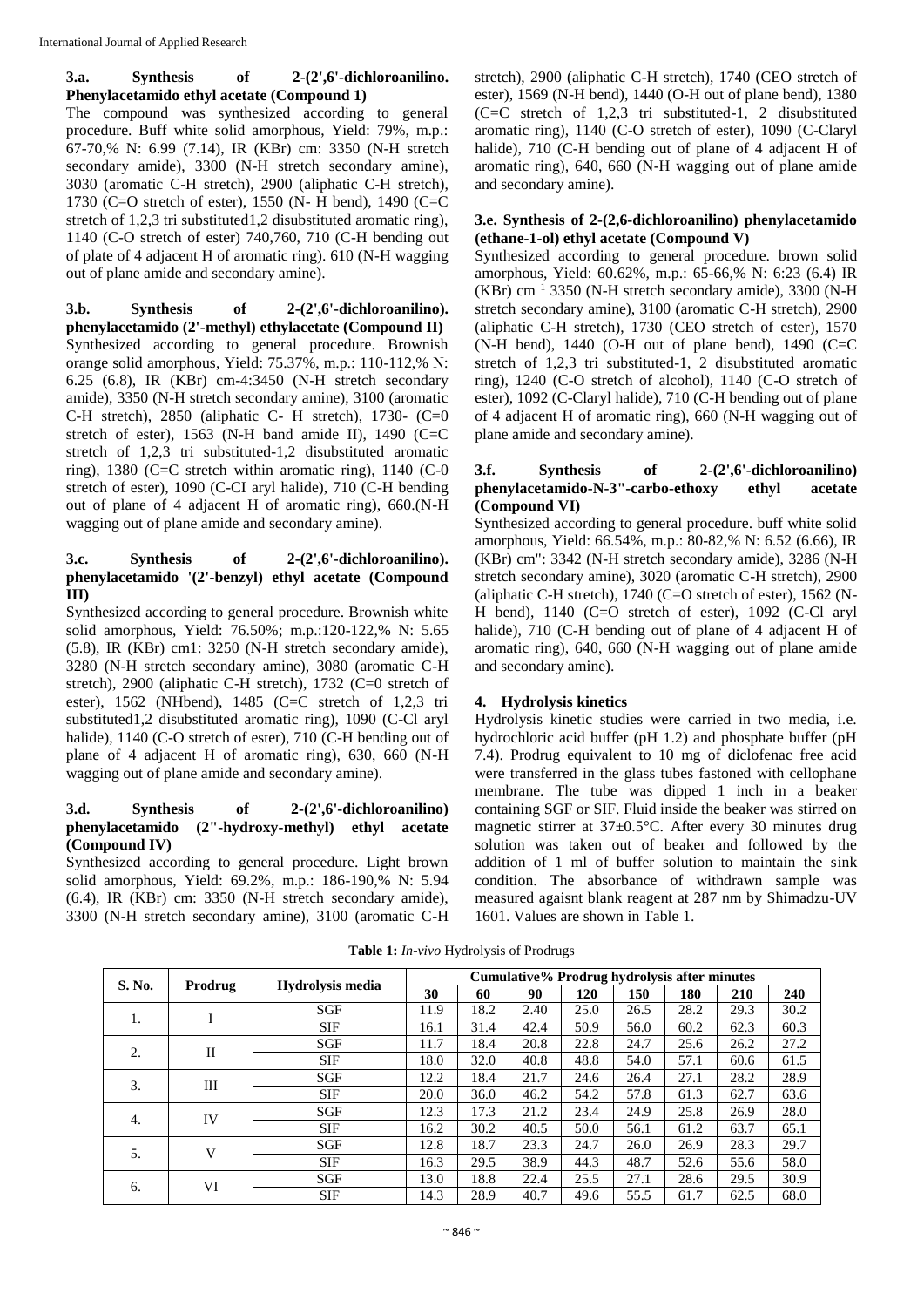| S. No. | <b>Prodrugs</b> | No. of rats<br>taken | <b>Normal reaction</b><br>time (sec) | <b>Reaction time after drug</b><br>admn. (sec) | Mean change in<br>reaction time (sec) | value  |
|--------|-----------------|----------------------|--------------------------------------|------------------------------------------------|---------------------------------------|--------|
| ı.     |                 |                      | 6.35                                 | 9.56                                           | 3.21                                  | < 0.05 |
| ◠      |                 |                      | 6.48                                 | 9.6                                            | 3.17                                  | < 0.05 |
| 3.     | Ш               |                      | 6.40                                 | 9.44                                           | 3.03                                  | >0.05  |
| 4.     | ΙV              |                      | 6.40                                 | 9.53                                           | 3.121                                 | < 0.05 |
| 5.     |                 |                      | 6.23                                 | 9.2                                            | 3.056                                 | < 0.05 |
| 6.     | VI              |                      | 6.37                                 | 9.3                                            | 3.046                                 | < 0.05 |
| ┑      | Control         |                      | 6.23                                 |                                                |                                       |        |
| 8      | Standard        |                      | 6.37                                 | 8.43                                           | 2.058                                 | < 0.05 |

Test dose equivalent to 25 mg/kg body weight of diclofenac

Standard-Diclofenac free base (25 mg/kg body weight)

| S. No. | <b>Prodrugs</b> | No of rats taken | Mean change in paw volume $\pm$ S.E. | <b>Percentage Inhibition</b> |
|--------|-----------------|------------------|--------------------------------------|------------------------------|
| . .    |                 |                  | 0.63                                 | 29.17                        |
|        |                 |                  | 0.625                                | 30.54                        |
| 3.     | Ш               |                  | 0.626                                | 30.42                        |
| 4.     | TV              | n                | 0.614                                | 31.72                        |
| J.     |                 | n                | 0.623                                | 30.69                        |
|        |                 |                  | 0.649                                | 27.80                        |
|        | Control         | n                | 0.9                                  |                              |
|        | Standard        |                  | 0.698                                | 22.48                        |

Test dose = equivalent to 25 mg/kg body weight of diclofenac Standard = Diclofenac free base (25 mg/kg body weight)